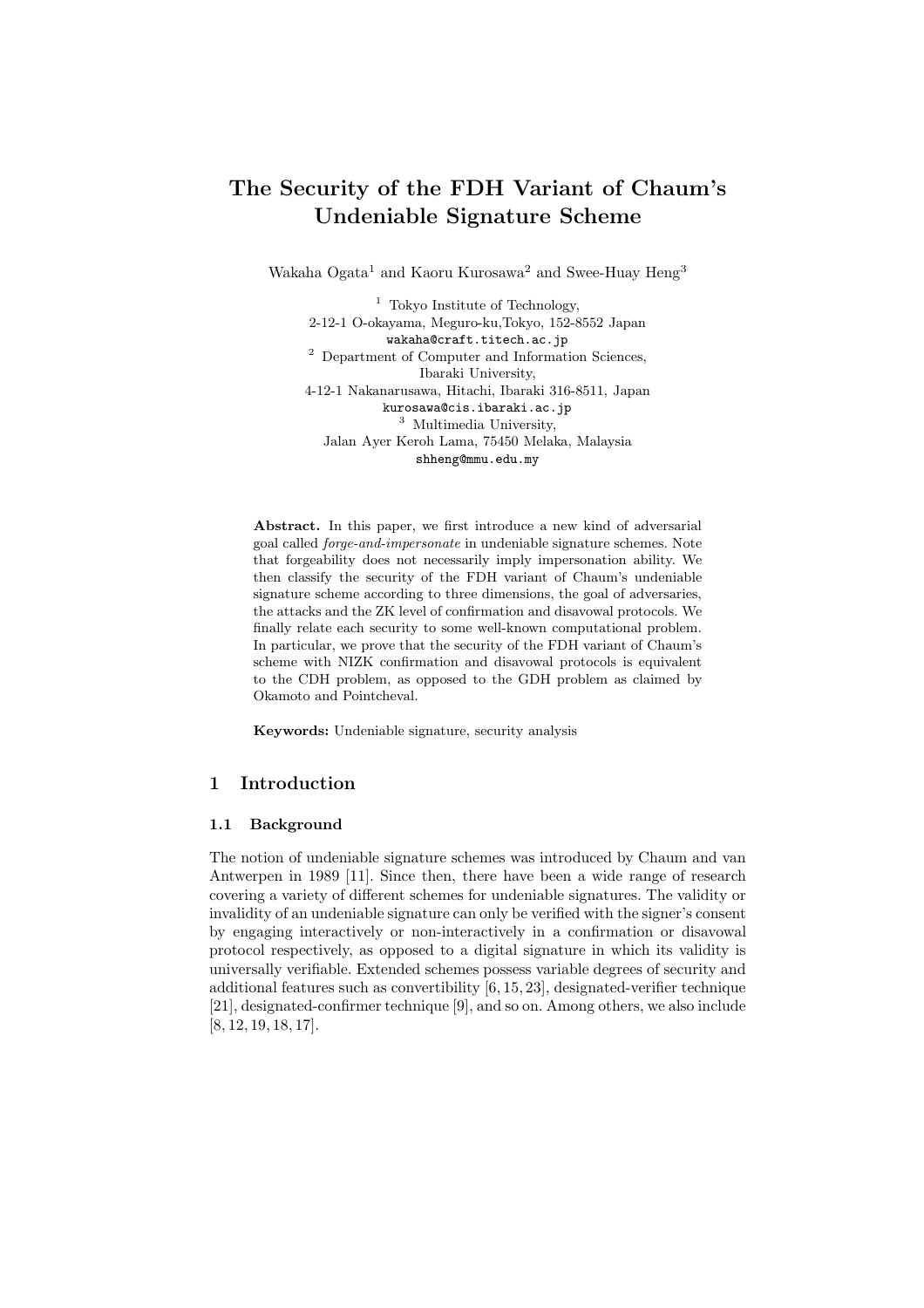Undeniable signatures have various applications in cryptography such as in licensing softwares, electronic voting and auctions. The most popular application is in licensing softwares. For example, software vendors might want to sign on their products to provide authenticity to their paying customers. Nevertheless, they strictly disallow dishonest users who have illegally duplicated their softwares to verify the validity of these signatures. Undeniable signature scheme plays an important role here as it allows only legitimate users to verify the validity of the signatures on the softwares.

The first proposal of undeniable signature which is based on the intractability of the computational Diffie-Hellman (CDH) problem was due to Chaum and van Antwerpen [11] and it was further improved by Chaum [8]. It is a simple and nice scheme.

On the other hand, in general, each undeniable signature scheme may have three variants of confirmation and disavowal protocols, namely, the perfect zeroknowledge protocol (ZKIP), the 3-move honest-verifier zero-knowledge protocol (HVZK) and the non-interactive zero-knowledge protocol (NIZK) with designatedverifier technique.

However, the unforgeability of Chaum's undeniable signature scheme (under any types of confirmation and disavowal protocols) has been an open problem for a long time. Recently, Okamoto and Pointcheval [25] proved the security of the full-domain hash (FDH) [5, 13] variant of Chaum's scheme with NIZK confirmation and disavowal protocols. They proved that its security is equivalent to the gap Diffie-Hellman (GDH) problem in the random oracle model, where one is allowed to use the decisional Diffie-Hellman (DDH) oracle to solve the CDH problem.

# 1.2 Our Contributions

In this paper, we first introduce a new kind of adversarial goal called forge-andimpersonate in undeniable signature schemes. In the past, the main adversarial goal is forging and thus the most desirable security notion is the security against existentially forgery under adaptive chosen message attack [20]. In the new adversary model, the adversary not only attempts to forge but it also attempts to impersonate a legitimate signer. More precisely, an adversary first forges a message-signature pair and next executes a confirmation protocol with a verifier, trying to convince the verifier that the signature is indeed valid. Note that forgeability does not necessarily imply impersonation ability.

We then classify the security of the FDH variant of Chaum's undeniable signature scheme according to three dimensions, the adversarial goals, the attacks and the ZK level of confirmation and disavowal protocols. Finally, we prove the equivalence between each security and some well-known computational problem under various types of confirmation and disavowal protocols as shown in Table 1. However, we cannot solve the three cells marked "?" and it will be a further work to make them clear.

In our result, we also point out that the claim of Okamoto and Pointcheval as mentioned at the end of Section 1.1 is wrong. Following our result from Theorem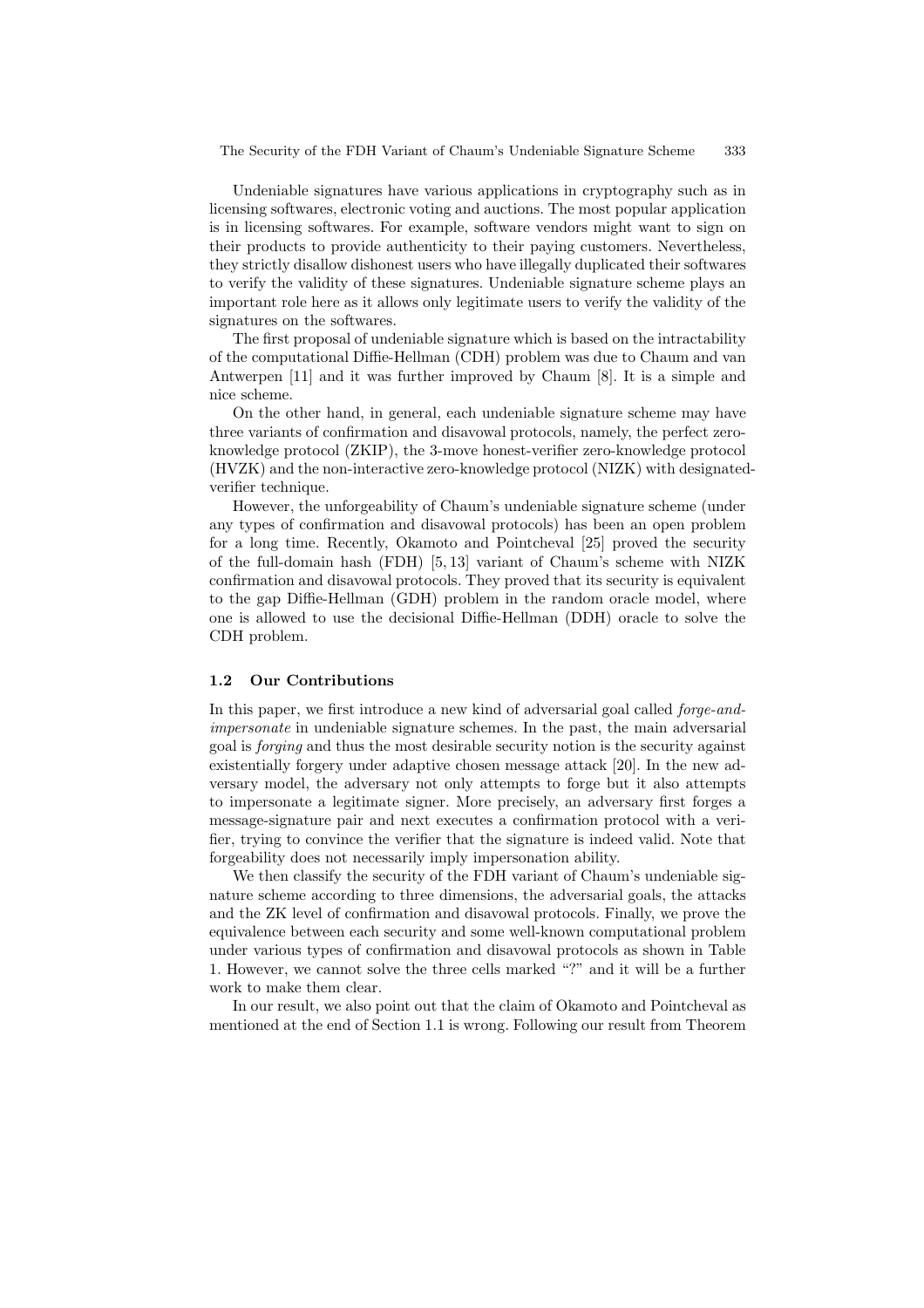|             | forge $(F)$ |        | forge-and-impersonate (FI) |                     |
|-------------|-------------|--------|----------------------------|---------------------|
|             | passive     | active | passive                    | active              |
| <b>ZKIP</b> | CDH         |        |                            |                     |
|             | (Theorem 2) |        |                            |                     |
| <b>HVZK</b> | <b>CDH</b>  |        | <b>DLOG</b>                | $\ge$ one-more DLOG |
|             | Theorem 3)  |        | (Theorem 4)                | (Theorem $6$ )      |
| NIZK        | <b>CDH</b>  |        | DLOG or break PKS          |                     |
|             | Theorem 1)  |        | (Theorem 5)                |                     |

Table 1. The Equivalence

\*PKS denotes the verifier's public key system

1 which is indicated in Table 1, we show that the unforgeability of the FDH variant of Chaum's scheme with NIZK confirmation and disavowal protocols is equivalent to the CDH problem, as opposed to the GDH problem as claimed by them (cf. Claim 1). Further comments on their flaw will be given in Section 3.1.

Following is some explanation on Table 1. In the passive attack, the adversary does not interact with the prover. What the adversary does is eavesdropping and she is in possession of transcripts of conversations between the prover and the verifier. In the active attack, the adversary gets to play the role of a cheating verifier, interacting with the prover several times, in an effort to extract some useful information before the forgery or forge-and-impersonate attempt. We remark that if the scheme employs the NIZK confirmation and disavowal protocols then it is not necessary to consider the active attack.

Meanwhile, there exists another security notion for undeniable signatures called invisibility which was first introduced by Chaum et al. [12]. This notion is essentially the inability to determine whether a given message-signature pair is valid for a given user. We can prove the invisibility of the FDH variant of Chaum's scheme and show the similar result as in Table 1.

## 1.3 Organization

The remainder of this paper is organized as follows. In Section 2, we recall the definitions for some computational problems and the definition for undeniable signatures. We also describe the FDH variant of Chaum's scheme and all the confirmation and disavowal protocols associated with it. In Section 3, we explore the unforgeability of the FDH variant of Chaum's scheme with NIZK protocols. In particular, we point out the flaw in Okamoto and Pointcheval's claim in Section 3.1 and provide a correct formal proof in Section 3.2. In Section 4, we present a new adversary model for undeniable signatures. In Section 5, we analyze and discuss the security of the FDH variant of Chaum's scheme under various confirmation and disavowal protocols comprehensively. Finally, we conclude this paper in Section 6.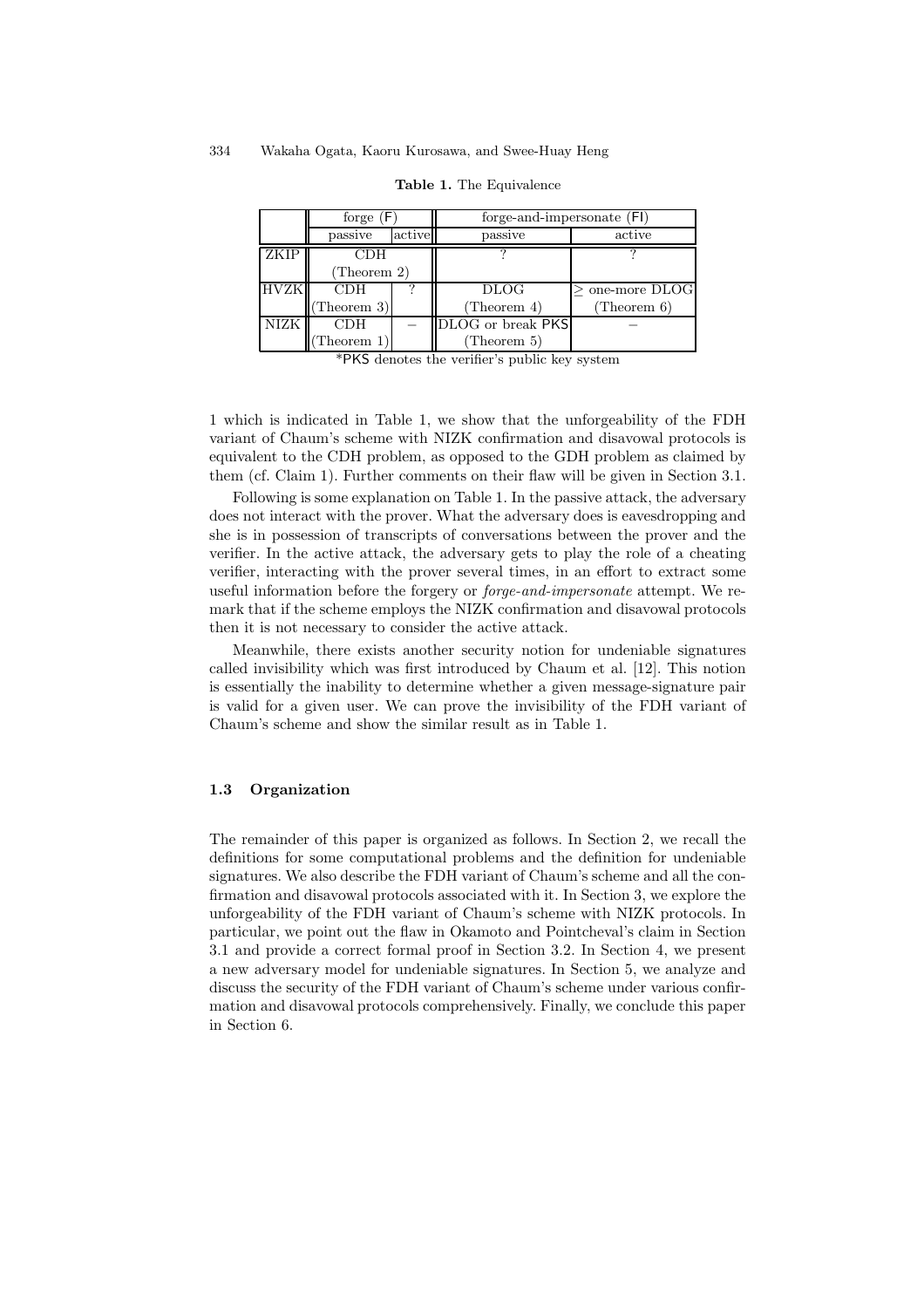The Security of the FDH Variant of Chaum's Undeniable Signature Scheme 335

# 2 Preliminaries

#### 2.1 Some Computational Problems

Let G be an Abelian group of prime order q, and let q be a generator of G. We say that  $(g, g^x, g^r, g^z)$  is a DH-tuple if  $z = xr \mod q$ .

The DDH problem is to decide if  $(g, g^x, g^r, g^z)$  is a DH-tuple. The CDH problem is to compute  $g^{xr}$  from  $(g, g^x, g^r)$ . The GDH problem is to solve the CDH problem with the help of a DDH oracle. (Informally, it means that the CDH problem is hard but the DDH problem is easy.) The DLOG problem is to compute x from  $g^x$ .

We also briefly define the one-more DLOG problem as follows [3, 4]:

A one-more DLOG adversary is a randomized, polynomial time algorithm M that gets input  $g$  and has access to two oracles, namely, a  $DLOG$  oracle that given  $y \in G$  returns  $x \in Z_q$  such that  $g^x = y$ , and a *challenge oracle* that each time it is invoked (it takes no inputs), returns a random challenge point  $y \in G$ . We say that the adversary  $M$  wins if for arbitrary (polynomially bounded)  $t$ challenge oracle access, it can find the DLOGs of all the challenges with at most  $t-1$  (strictly less than t) DLOG oracle access.

### 2.2 Undeniable Signatures

We briefly review the concept of undeniable signatures introduced by Chaum and van Antwerpen [11].

Definition 1. An undeniable signature scheme consists of the following two polynomial time algorithms and two possibly interactive polynomial time protocols (note that in some schemes confirmation and disavowal protocols can be combined as a single protocol and they are usually zero-knowledge protocols).

- Key Generation. On input the security parameter  $1^k$ , the algorithm produces a pair of matching public and secret keys  $(pk, sk)$ .
- **Signing.** On input a secret key sk and a message m, the algorithm returns a signature  $\sigma$ .
- Confirmation Protocol. A protocol between a signer and a verifier such that when given a message m, a signature  $\sigma$  and a public key pk, allows the signer to convince the verifier that  $\sigma$  is indeed a valid signature on m for a public key pk, with the knowledge of the secret key sk. If  $(m, \sigma)$  is invalid, then no signer can prove it with non-negligible probability.
- $-$  Disavowal Protocol. A protocol between a signer and a verifier such that when given a message m, a signature  $\sigma$  and a public key pk, allows the signer to convince the verifier that  $\sigma$  is an invalid signature on m for a public key pk, with the knowledge of the secret key sk. If  $(m, \sigma)$  is valid, then no signer can prove it with non-negligible probability.

In the existing literature, the unforgeability for undeniable signatures is similar to the one for ordinary digital signatures, which is the notion of existential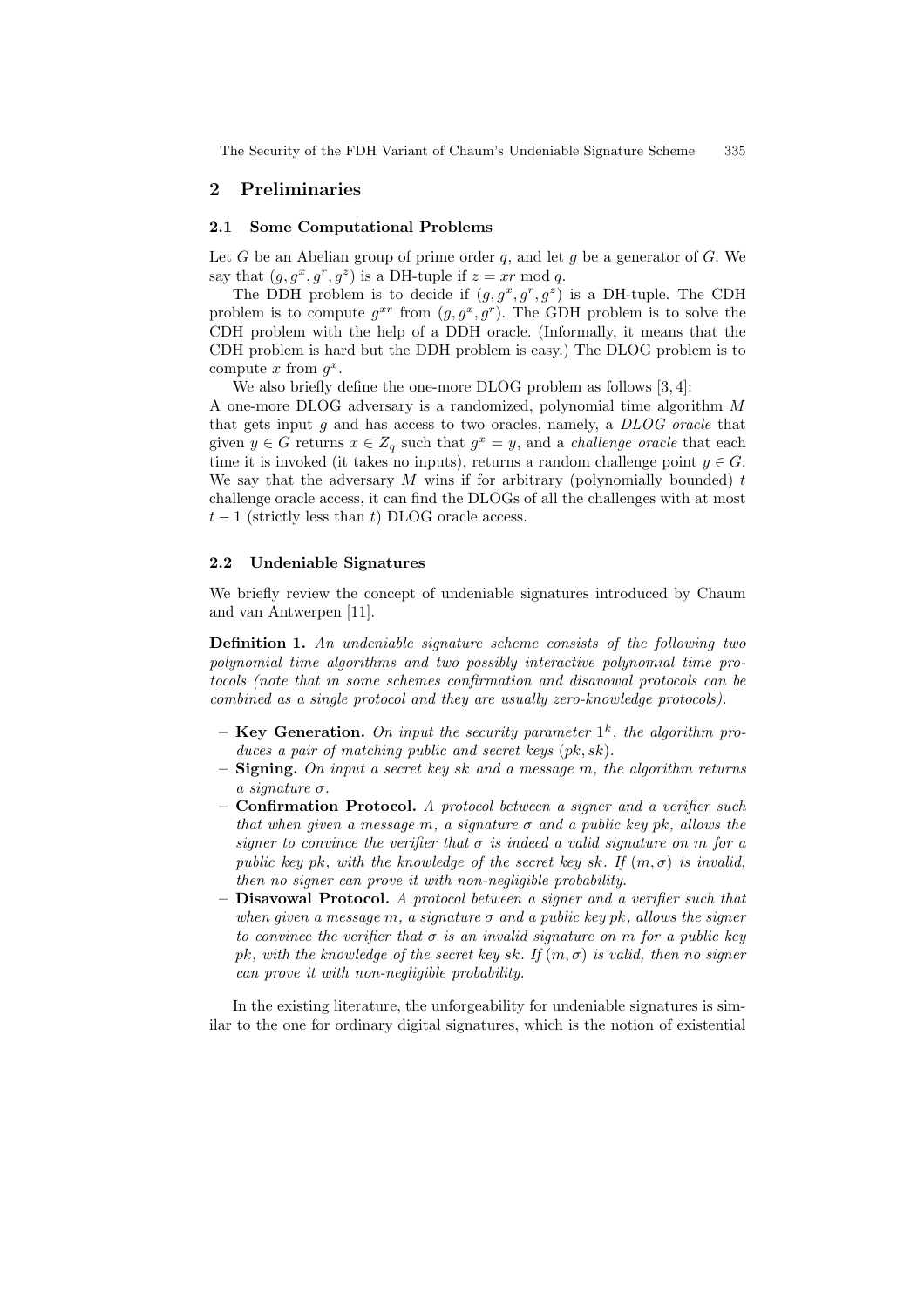unforgeability against adaptive chosen message attack [20]. The only difference is that besides the signing oracle access, the forger of an undeniable signature is also allowed to access to the confirmation/disavowal oracle. The confirmation/disavowal oracle is simulated based on the types of attacks mounted, i.e. passive attack and active attack.

Informally speaking, the forger is given the public key, and after some adaptive signing queries and confirmation/disavowal queries, the forger attempts to produce a valid message-signature pair  $(m, \sigma)$  such that m has never been queried to the signing oracle and  $(m, \sigma)$  has never been queried to the confirmation/disavowal oracle earlier. We say that the forger is successful if it can output such a valid forgery.

### 2.3 The FDH Variant of Chaum's Undeniable Signature Scheme

The FDH variant of Chaum's scheme is described as follows. Let G be an Abelian group of prime order  $q$ , and let  $q$  be a generator of  $G$ .

- Key Generation. On input the security parameter  $1^k$ , choose  $x \in Z_q$ randomly and compute  $y = g^x$ . Choose a cryptographic hash function H:  $\{0,1\}^* \to G$ . Set the public key as  $(g, y, H)$  and the secret key as x.
- **Signing.** On input the public key  $(g, y, H)$ , the secret key x and a message  $m \in \{0,1\}^*$ , the algorithm returns the signature as  $\sigma = H(m)^x$ .
- **Confirmation Protocol.** Given a message-signature pair  $(m, \sigma)$ , the signer proves that  $(g, y, H(m), \sigma)$  is a DH-tuple.
- Disavowal Protocol. Given a message-signature pair  $(m, \sigma)$ , the signer proves that
	- $(g, y, H(m), \sigma)$  is not a DH-tuple.

Confirmation and Disavowal Protocols. There are various confirmation and disavowal protocols associated with Chaum's scheme, each with variable degrees of zero-knowledgeness and efficiency. We make an effort to summarize the various confirmation and disavowal protocols as follows.

Zero-Knowledge Interactive Proof (ZKIP). The first proposal by Chaum and van Antwerpen was not zero-knowledge [11]. In [8], an improved version with zero-knowledgeness was proposed. The confirmation protocol is a 4-move ZKIP for language of DH-tuples. For brevity, we describe the complete protocol in Fig. 1- $(a)$ .

A somewhat inefficient ZKIP disavowal protocol which requires more than 4-move was also proposed in [8]. A single execution of the protocol is as depicted in Fig. 1-(b). In this figure,  $com(s)$  denotes the commitment of s and decom(s) denotes the revealing of s.

3-Move Honest-Verifier Zero-Knowledge Proof (HVZK). A 3-move honest-verifier zero-knowledge (HVZK) confirmation protocol is depicted in Fig. 2-(a). The corresponding 3-move HVZK disavowal protocol was shown by Camenisch and Shoup recently [7]. We describe the protocol in Fig. 2-(b).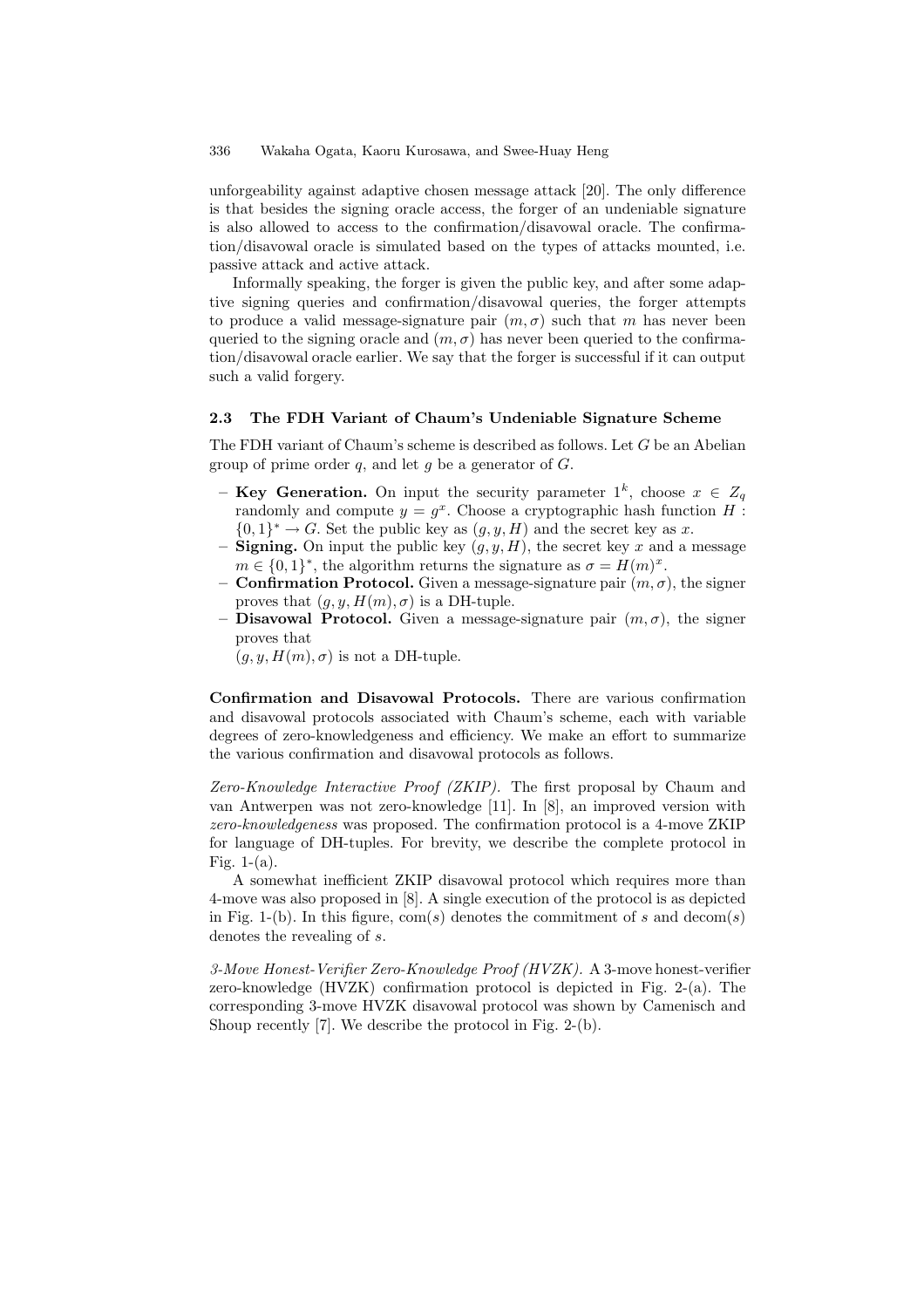

Fig. 1. ZKIP protocols



Fig. 2. HVZK protocols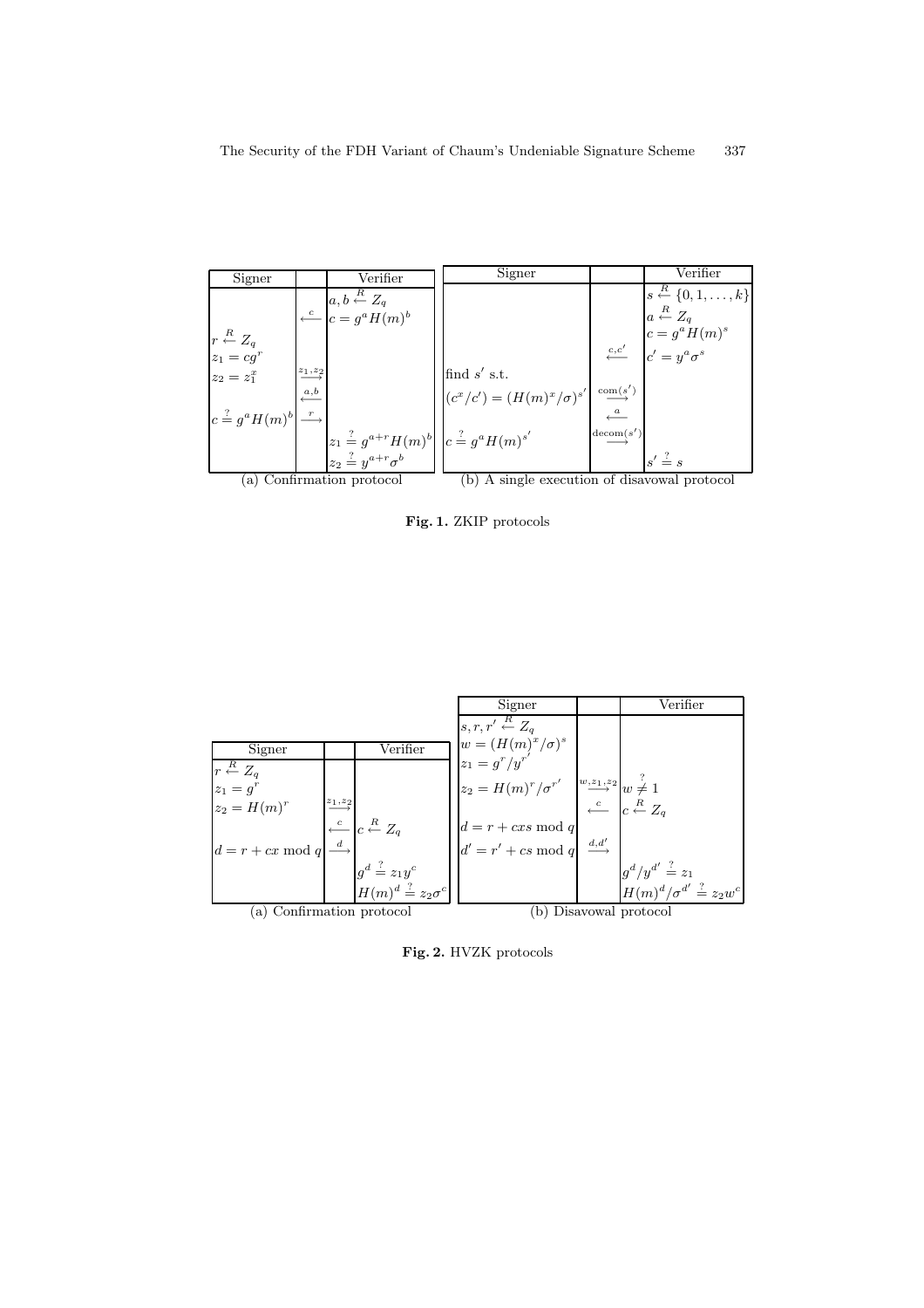Non-Interactive Zero-Knowledge Proof (NIZK). In general, a 3-move honestverifier zero-knowledge protocol can be transformed to a more efficient noninteractive zero-knowledge (NIZK) protocol by using the Fiat-Shamir transformation [16, 1], where we need to employ another random oracle  $H'$ . However, we cannot use the above solution as a confirmation protocol or a disavowal protocol because such NIZK proof is just an ordinary digital signature.

To overcome this problem, designated-verifier technique was introduced in [21] by Jakobsson et al. In a designated-verifier confirmation proof, the signer proves that " $(q, y, H(m), \sigma)$  is a DH-tuple" or "he knows the verifier's secret key" (the signer knows the former, but not the latter). In other words, the verifier is able to produce such a valid proof himself using his secret key. By using the designated-verifier technique, one can thereby prevent illegal copies of the proof.

Using the technique shown in [14], a designated-verifier proof can be constructed for a public-secret key pair of any well-known public key system. The obtained NIZK proof is zero-knowledge in the random oracle model.

We do not give the concrete NIZK designated-verifier confirmation and disavowal protocols since different protocols are associated with different public key systems used by the verifier.

# 3 Unforgeability of NIZK Scheme

Chaum's original scheme (which does not employ a cryptographic hash function) is not secure as it is existentially forgeable. Most precisely, it succumbed to the basic multiplicative attack: suppose that an adversary has two message-signature pairs  $(m_1, \sigma_1)$  and  $(m_2, \sigma_2)$ , where  $\sigma_1 = m_1^x$  and  $\sigma_2 = m_2^x$ . Then it is obvious that  $\sigma_1 \sigma_2$  is a signature of  $m_1 m_2$ .

Okamoto and Pointcheval [25] made the first attempt to analyze the security of Chaum's scheme by incorporating the full-domain hash (FDH) technique [5, 13]. In other words, they studied the security of the FDH variant of Chaum's scheme in the random oracle model by modeling the hash function  $H$  as a random oracle. <sup>4</sup> Okamoto and Pointcheval further claimed that they have solved the more than 10 years open problem, i.e. the security of the FDH variant of Chaum's scheme with NIZK protocols is equivalent to the GDH problem.

However, we are going to disprove their claim in this section. In the sequel, we first restate their claim and point out the major flaw in their proof. We then prove that the security of the FDH variant of Chaum's scheme with NIZK protocols is in fact equivalent to the CDH problem, a more difficult problem than GDH.

In the NIZK scheme, the public key is  $(g, y, H, H')$ , where  $H'$  is a hash function which is used for Fiat-Shamir transformation (which transforms a 3 move HVZK protocol to an NIZK proof).

<sup>4</sup> Another merit in the FDH variant is that messages may be arbitrary bit strings and do not need to be encoded as group elements as in the original scheme.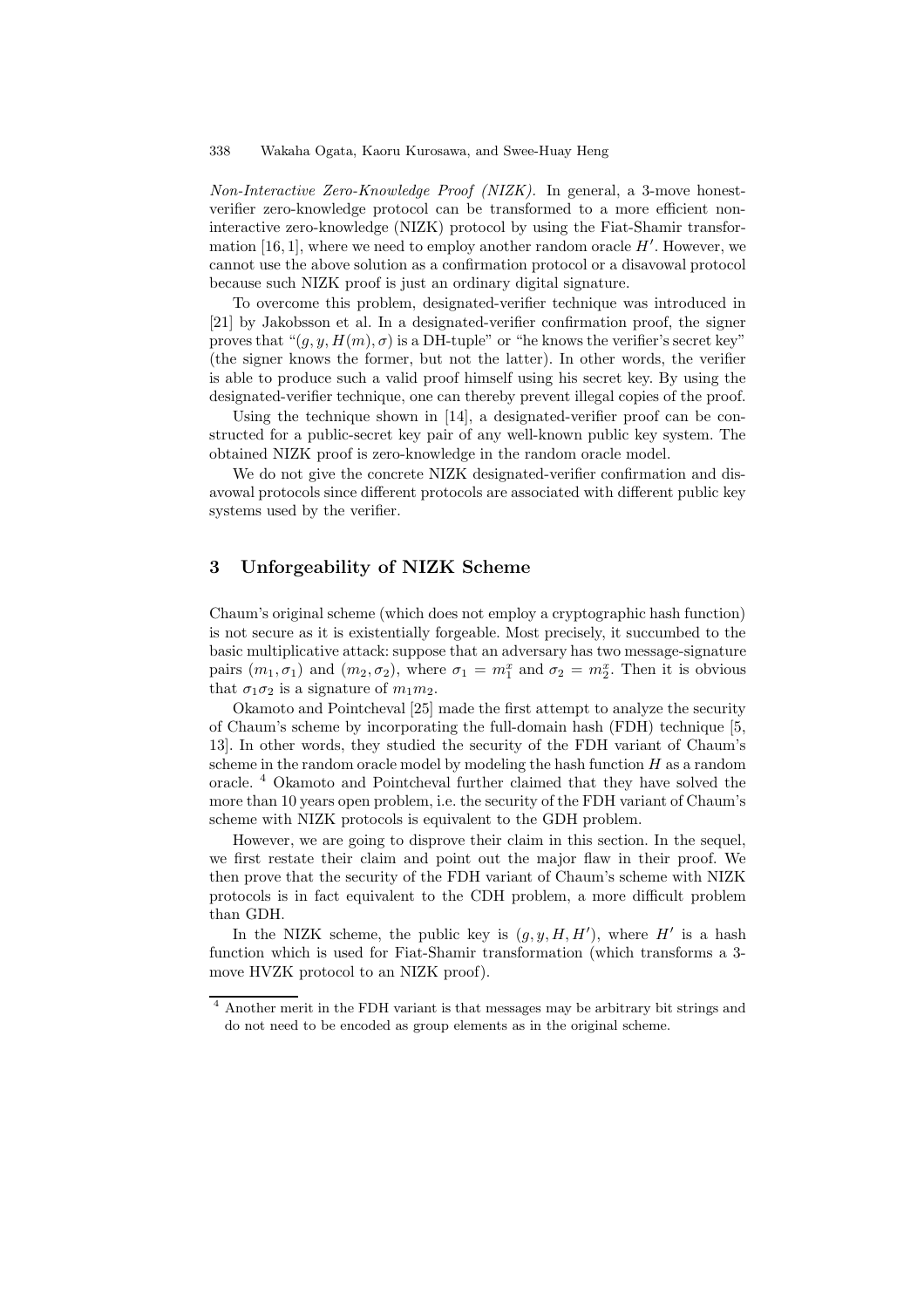#### 3.1 The Flaw in Okamoto and Pointcheval's Claim

Their claim is as follows.

Claim 1. [25, Theorem 9] An existential forgery under adaptively chosen message attack for the FDH variant of Chaum's undeniable signature scheme is equivalent to the GDH problem in the random oracle model, where the confirmation and disavowal protocols are NIZK.

The correctness of the above claim was shown by proving the following [25]:

- (1) If there exists an algorithm  $M$  that solves the GDH problem, then one can construct a forger  $F$  that manage to forge a message-signature pair by running  $M$  as its subroutine.
- (2) If there exists a forger  $F$  that forges a message-signature pair, then one can construct an algorithm  $M$  that can solve the GDH problem by running  $F$ as its subroutine.

The proof of  $(1)$  is wrong. In the proof, the forger F runs the algorithm M as follows. At first, the forger F is given the public key  $(g, y, H, H')$  (H' is used to transform HVZK to a non-interactive one).  $F$  then chooses  $m$  randomly and runs M on input  $(g, y, H(m))$ . If M submits  $(g, y, H(m'), \sigma')$  to the DDH oracle, then  $F$  queries to its confirmation/disavowal oracle and returns the answer to M. M finally outputs  $H(m)^x$  with non-negligible probability from our assumption. Therefore, F can forge the signature on m as  $H(m)^x$  with non-negligible probability.

However, suppose that M submits  $(g, y, H(m'), \sigma')$  to the DDH oracle. Then what F can query to its confirmation/disavowal oracle is  $(m', \sigma')$ , but not  $(H(m'), \sigma')$ . Since F cannot compute m' from  $H(m')$ , so it cannot query  $(m', \sigma')$ . More precisely, since a prover in the confirmation/disavowal protocol takes only the message m' and its signature  $\sigma'$  as input, simulating a DDH oracle would require to inverse the hash function  $H$ , which is obviously impossible! Therefore,  $F$  fails to simulate the DDH oracle correctly. This is indeed a critical flaw.

The proof of (2) is redundant. In the proof, the confirmation/disavowal oracle is simulated by the DDH oracle. More precisely, to decide whether the given  $(m, \sigma)$  is a valid pair or not, M asks  $(g, y, H(m), \sigma)$  to the DDH oracle, and then simulates the confirmation/disavowal oracle by itself. However, notice that  $M$ can decide the validity of  $(m, \sigma)$ , since it can simulate the signing oracle by itself and furthermore the signing algorithm is deterministic. Thus the DDH oracle is totally redundant here as it plays no function at all.

### 3.2 Correct Equivalence

Based on the above argument, we have indirectly proven Theorem 1, i.e. the existence of  $F$  is equivalent to the existence of  $M$  that solves the CDH problem (without the DDH oracle access). For clarity and completeness, we provide a formal proof for the theorem.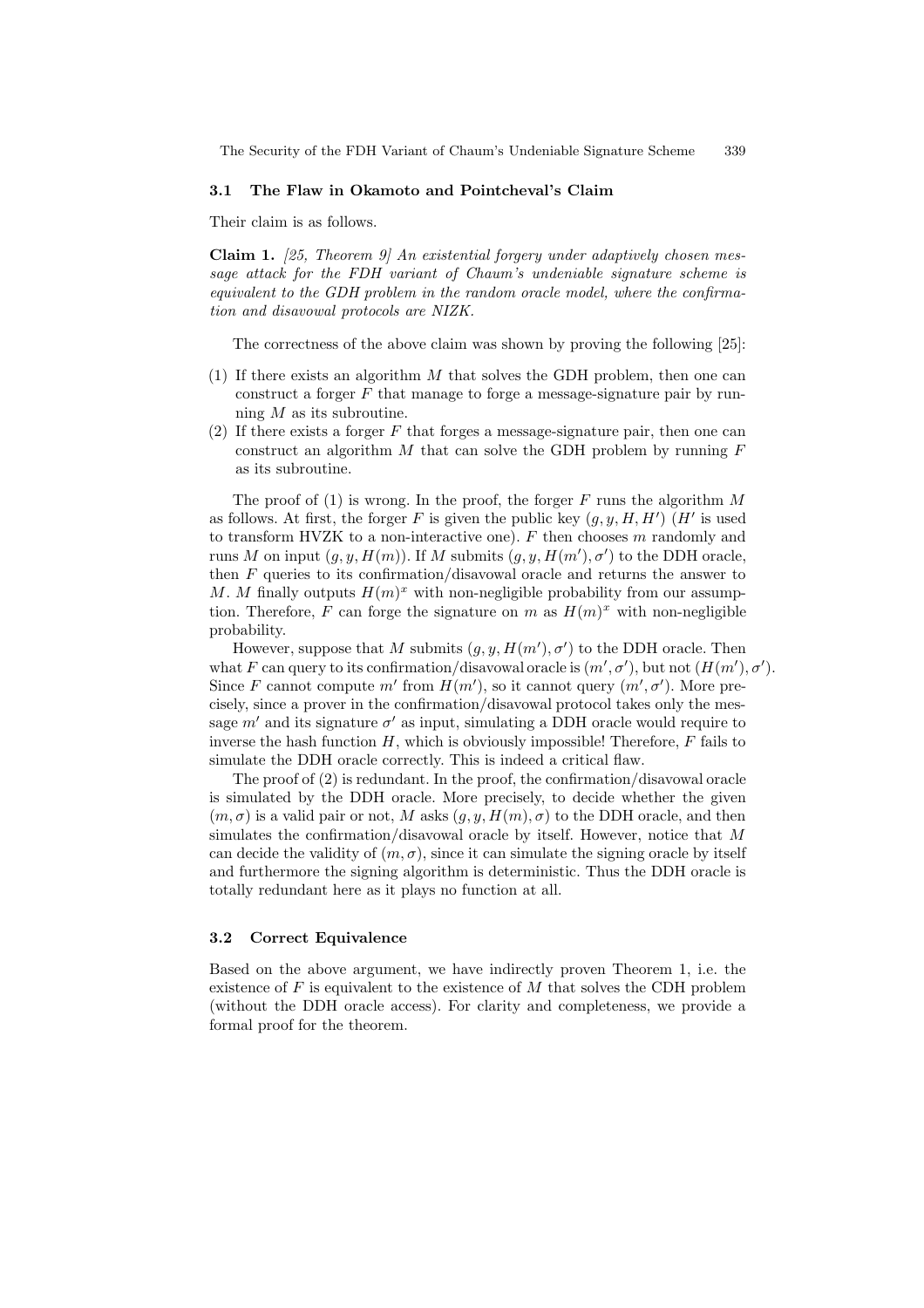Theorem 1. The security of the FDH variant of Chaum's undeniable signature scheme with NIZK confirmation and disavowal protocols is equivalent to the CDH problem in the random oracle model.

*Proof.* Firstly, we show that if there exists an algorithm  $M$  that solves the CDH problem with advantage  $\epsilon_M$ , then one can construct a forger F that can forge in the universal way with advantage  $\epsilon_F$ , by running M as a subroutine. The forger F is given the public key  $(g, y, H, H')$  where  $y = g^x$ . For any message m, F computes  $h = H(m)$  and gives the triple  $(q, y, h)$  as input to M. When M outputs  $h^x$ , F simply outputs the forgery as  $(m, \sigma = h^x)$ . It is clear that  $\epsilon_F = \epsilon_M$ . This completes the first half of our proof.

Secondly, we show that if there exists a forger  $F$  that manage to forge with advantage  $\epsilon_F$ , then one can construct an algorithm M that can solve the CDH problem with advantage  $\epsilon_M$ , by running F as a subroutine. Suppose the input to M is  $(g, g^x, g^r)$ . M then starts running F by feeding F with the public key  $(g, y = g^x, H, H')$  where H and H' are random oracles that will be simulated by M. M also simulates the signing oracle and the confirmation/disavowal oracle itself. Let  $q_S$  and  $q_H$  be the number of signing queries and H-queries that F issues respectively. We assume that when  $F$  makes a confirmation/disavowal query for a message-signature pair  $(m_i, \sigma'_i)$ , it has already made the corresponding signing query on  $m_i$ . We also assume that when  $F$  requests a signature on a message  $m_i$ , it has already made the corresponding H-query on  $m_i$ .

When F makes a H-query for a message  $m_i$ , M responds with  $h_i = H(m_i) =$  $g^{\alpha_i}$  with probability  $\delta$  and  $h_i = H(m_i) = (g^r)^{\alpha_i}$  with probability  $1-\delta$ , where  $\alpha_i$ is chosen randomly from  $Z_q$  and  $\delta$  is a fixed probability which will be determined later.

When  $F$  makes a  $H'$ -query for a new  $str$ , where  $str$  is the string that  $F$ would like to know its  $H'$  value. M always responds with a random number. In fact, M assigns some values to  $H'(str)$  for some str in order to simulate the confirmation/disavowal oracle. When  $\hat{F}$  makes a  $H'$ -query for such str, M returns  $H'(str)$  to F.

When F makes a signing query for a message  $m_i$ , if  $h_i = g^{\alpha_i}$  then M returns  $\sigma_i = y^{\alpha_i}$  as the valid signature (since  $y^{\alpha_i} = (g^x)^{\alpha_i} = h^x_i = H(m_i)^x$ ). Otherwise, M aborts and it fails to solve the CDH problem.

Next, we consider the case that  $F$  makes a confirmation/disavowal query for a message-signature pair  $(m_i, \sigma'_i)$ . In this case, M has to do in two steps. In the first step, it checks the validity of  $(m_i, \sigma'_i)$  using the signing oracle. From our assumption,  $F$  has already made a signing query for  $m_i$ , and  $M$  answered with a valid signature  $\sigma_i$  with probability  $\delta$  (with probability  $(1 - \delta)$ ) M aborts). Therefore, if  $\sigma_i = \sigma'_i$  then it is valid, otherwise it is invalid. Remember that the signing algorithm is deterministic. In the second step,  $M$  does the following. If  $(m_i, \sigma'_i)$  is a valid pair then M returns the transcript of the confirmation protocol. Otherwise, it returns the transcript of the disavowal protocol. As mentioned before,  $M$  can manipulate  $H'$ -oracle and thus it can generate a transcript of the confirmation or disavowal protocol. (In fact, it is possible that collision occurs for str, meaning that str is being asked to  $H'$ -oracle by F earlier before M assigns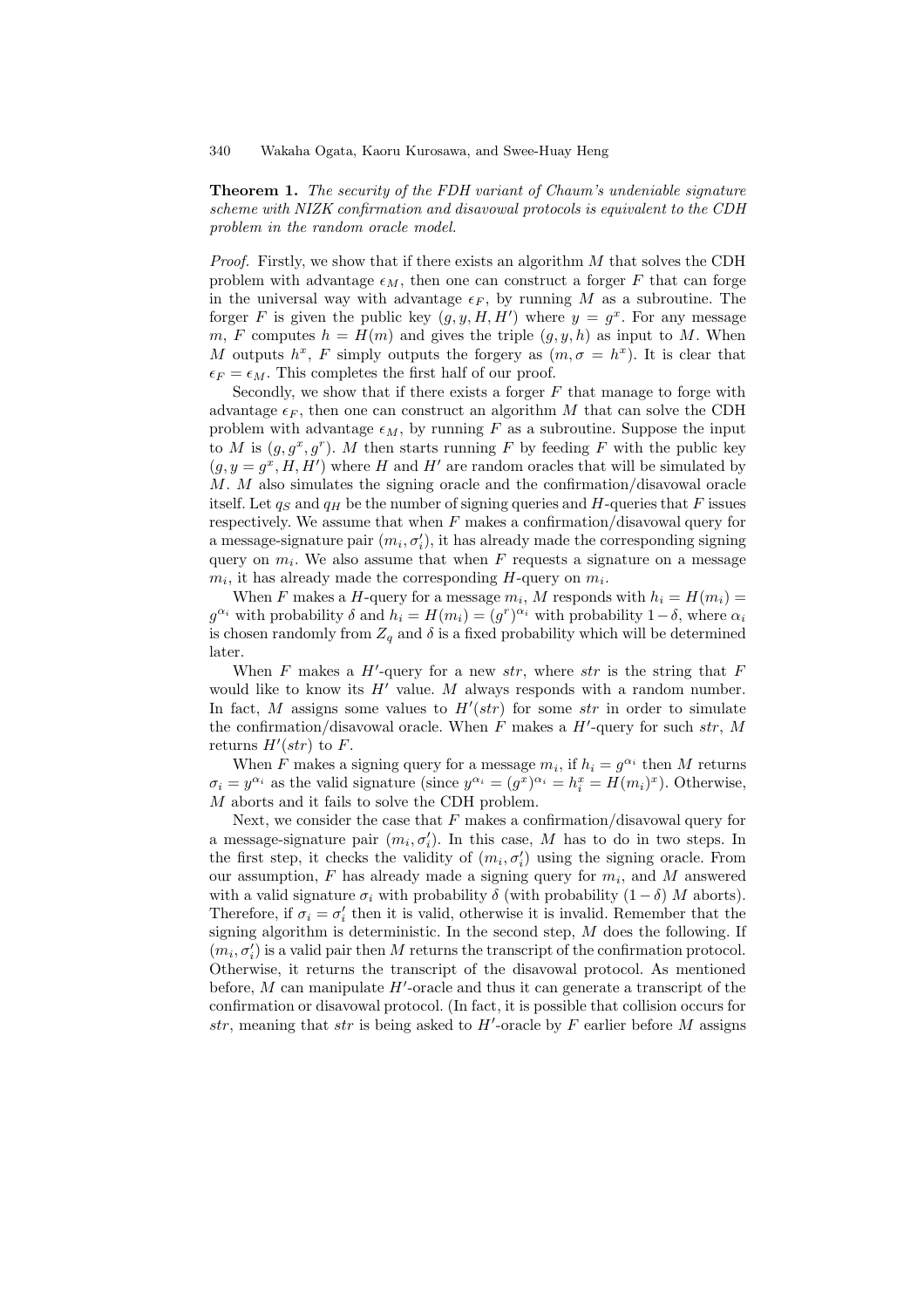a value to  $H'(str)$ . However, this probability is negligible and thus it will not affect the overall success probability for  $M$ .)

Eventually, F halts and outputs a forgery  $(m, \sigma)$ . We assume that F has queried the *H*-oracle on *m* and so  $m = m_i$  for some *i*. If  $h_i = (g^r)^{\alpha_i}$ , then we have  $\sigma = h_i^x = (g^{r\alpha_i})^x$ . Consequently, M outputs  $g^{xr} = \sigma^{1/\alpha_i}$  and thus it solves the CDH problem. Otherwise, M aborts and it fails to solve the CDH problem.

To complete the proof, it remains to calculate the probability that  $M$  does not abort. The probability that M answers to all the signing queries is  $\delta^{qs}$  and M outputs  $g^{xr}$  with probability  $1 - \delta$ . Therefore, the probability that M does not abort during the simulation is  $\delta^{qs}(1-\delta)$ . This value is maximized at  $\delta_{opt} =$  $1-1/(q_S+1)$ . This shows that M's advantage  $\epsilon_M$  is at least  $(1/e(1+q_S))\epsilon_F$ , where e is the base of the natural logarithm. This is because the value  $(1-1/(q<sub>S</sub>+1))^{q<sub>S</sub>}$ approaches  $1/e$  for large  $q<sub>S</sub>$ . This completes our proof.

# 4 New Adversary Model

In this section, we present a new adversary model for undeniable signatures that incorporates a new adversarial goal called forge-and-impersonate. In the past, the main adversarial goal is forging, i.e. one considers an undeniable signature scheme to be secure if it is existentially unforgeable against adaptive chosen message attack. In our new proposal, the adversary not only attempts to forge but it also attempts to impersonate a legitimate signer.

It is clear that forgeability does not necessarily imply impersonation ability. Hence the new adversarial goal is stronger. (On the other hand, the latter implies the former because if  $(m, \sigma)$  is invalid, then any signer can convince the verifier with only negligible probability in the confirmation protocol. See Section 2.2.)

Now, we present our proposal and explain what motivates us to consider this new adversarial goal.

#### 4.1 Adversarial Goals

As usual, we classify adversaries by their ultimate adversarial goals. Normally, an adversary with the motive to forge a new message-signature pair  $(m, \sigma)$  is given the name forger. As mentioned earlier, this is the traditional security notion.

Now, we introduce a new type of adversary. The new adversarial goal is to forge a message-signature pair  $(m, \sigma)$  and further convincing a (honest) verifier that  $\sigma$  is indeed a valid signature on m, by executing the confirmation protocol with the verifier. To avoid confusion, we stick to the following notation. We denote the former type of adversary as *forge* (F) and the latter as *forge-and*impersonate (FI).

It is pretty hard for this new adversary to gain a success, but let us look at the motivation for the adversary. As noted earlier in the introduction part, the most common application of undeniable signatures is in licensing softwares. If an adversary succeeds in forging a signature (but not in convincing the verifier by executing a confirmation protocol), no doubt it would cause some damage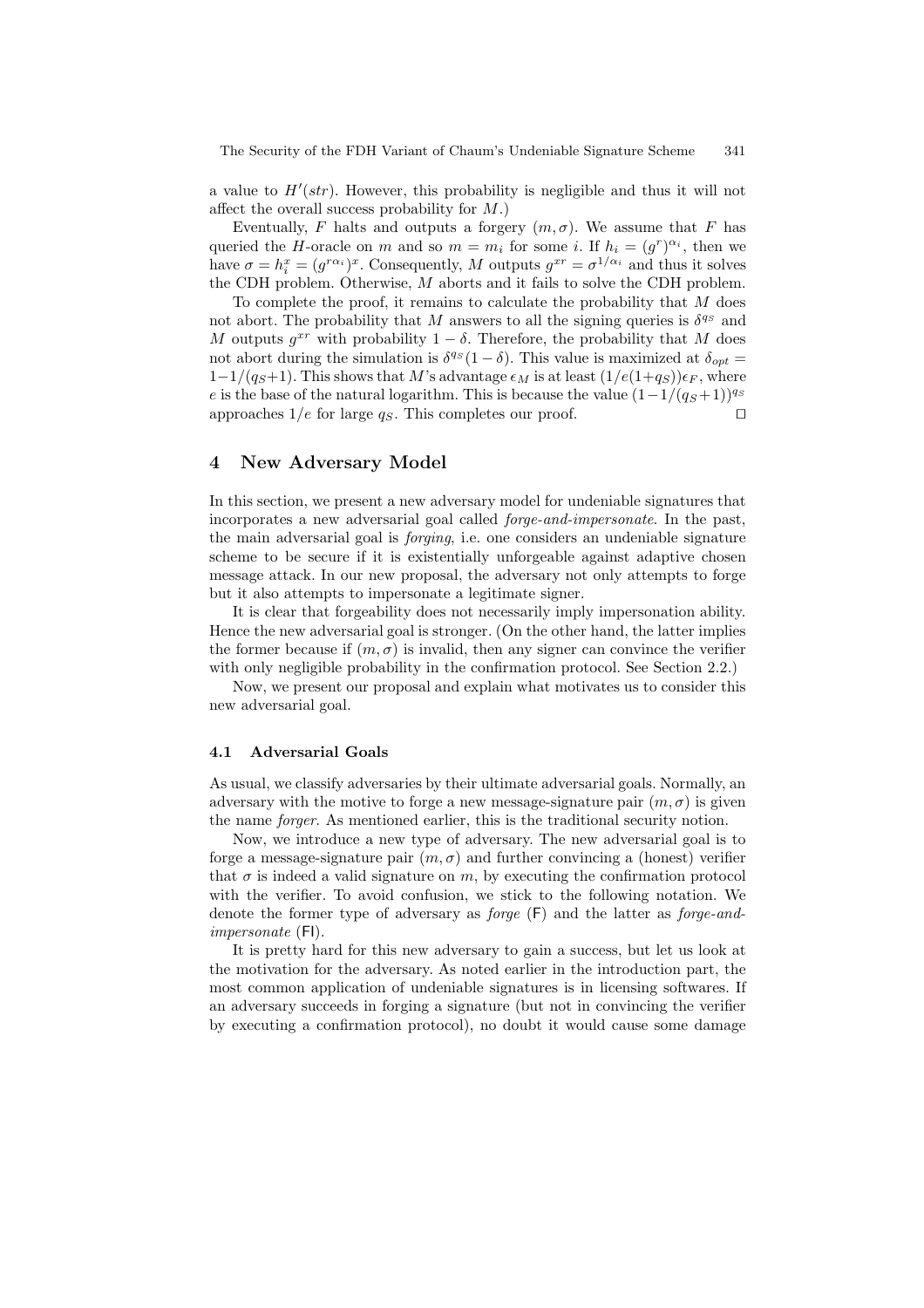to the legitimate signer (e.g. Microsoft). On the other hand, if an adversary succeeds in forging as well as in impersonating, then it can sell its own softwares by impersonating an agent of Microsoft. In this case, it can actively earn some fast money through its wicked deed. This is the motivation behind the attack.

Intuitively, the security against a FI adversary is equivalent to a problem which is no easier than the problem which is equivalent to the security against a F adversary. We shall exemplify this with some security analyses in the next section.

On the other hand, we also remark that the security against FI does not imply unforgeability from the definitions. From the definition of FI adversary, the adversary forges  $(m, \sigma)$  and succeeds in the confirmation protocol. However, notice that there is a possibility that even if  $(m, \sigma)$  is invalid, the adversary succeeds in the confirmation protocol. Hence, the security against FI adversary does not imply unforgeability. We also note that if we use a ZKIP confirmation protocol, then the security against FI adversary does imply unforgeability, due to the soundness of the ZKIP protocol.

### 4.2 Types of Attacks

We can also classify adversaries by their capabilities or types of attacks. More precisely, there exist two types of attacks, namely, passive attack and active attack. Obviously, passive attack is a weaker attack.

Both the passive and active adversaries have access to the signing oracle as well as the confirmation/disavowal oracle. The signing oracle plays the role similar to those in the ordinary signature scheme. We highlight the difference between a passive attack and an active attack below.

Whenever an adversary submits a confirmation/disavowal query  $(m, \sigma)$ , the oracle responds based on whether a passive attack or an active attack is mounted. In a passive attack, the confirmation/disavowal oracle first checks the validity of  $(m, \sigma)$  using the signing oracle. If it is a valid pair, then the oracle returns "yes" and a transcript of confirmation protocol. Otherwise, the oracle returns "no" and a transcript of disavowal protocol. In an active attack, the confirmation/disavowal oracle first checks the validity of  $(m, \sigma)$  using the signing oracle. If it is a valid pair, then the oracle returns "yes" and proceeds with the execution of the confirmation protocol with the adversary (acting as a cheating verifier). Otherwise, the oracle returns "no" and executes the disavowal protocol with the adversary accordingly.

# 4.3 Formal Security Definitions

In this section, we provide the formal security definitions by considering the two adversarial goals, namely forge (F) and forge-and-impersonate (FI) and the two types of attacks mounted by the adversary.

Definition 2 (Unforgeability). An undeniable signature scheme is said to be existential unforgeable under adaptive chosen message attack if no probabilistic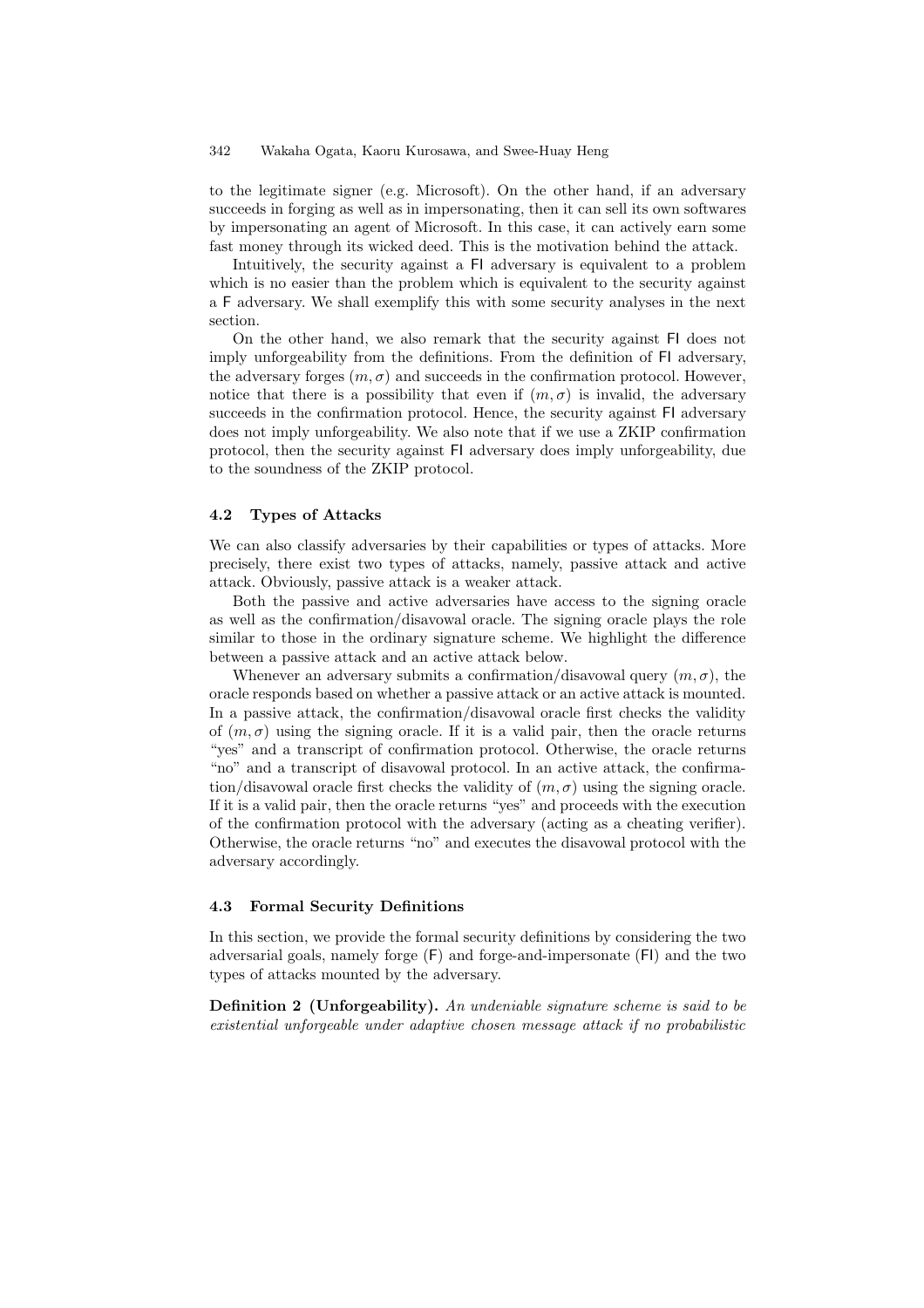polynomial time (PPT) forger F has a non-negligible advantage in the following game:

- 1. Let pk be the input to F.
- 2. The forger F is permitted to issue a series of queries:
	- $-$  Signing queries: F submits a message m and receives a signature  $\sigma$  on m. (We consider adaptive queries here – subsequent queries is made based on previously obtained signatures.)
	- $-$  Confirmation/disavowal queries: F submits a message-signature pair  $(m, \sigma)$ , and the oracle responds based on whether a passive attack or an active attack is mounted.

In a passive attack, the confirmation/disavowal oracle first checks the validity of  $(m, \sigma)$  using the signing oracle. If it is a valid pair, then the oracle returns "yes" and a transcript of confirmation protocol. Otherwise, the oracle returns "no" and a transcript of disavowal protocol.

In an active attack, the confirmation/disavowal oracle first checks the validity of  $(m, \sigma)$  using the signing oracle. If it is a valid pair, then the oracle returns "yes" and proceeds with the execution of the confirmation protocol with the forger  $F$  (acting as a cheating verifier). Otherwise, the oracle returns "no" and executes the disavowal protocol with F accordingly.

3. At the end of this attack game, F outputs a message-signature pair  $(m, \sigma)$ such that m has never been queried to the signing oracle and that  $(m, \sigma)$  has never been queried to the confirmation/disavowal oracle earlier.

The forger F wins the game if  $\sigma$  is a valid signature on m. F's advantage in this game is defined to be  $Adv(F) = Pr[Fwins]$ .

Definition 3 (Unforgeability-and-Unimpersonation). An undeniable signature scheme is said to be secure against forgery and impersonation under adaptive chosen message attack if no PPT adversary A has a non-negligible advantage in the following game:

- 1. Let pk be the input to A.
- 2. The adversary A enters the learning phase where it performs a series of queries: signing queries and confirmation/disavowal queries as in the previous definitions (based on whether a passive attack or an active attack is mounted). At the end of this forgery phase, A outputs a forged messagesignature pair  $(m, \sigma)$  such that m has never been queried to the signing oracle and that  $(m, \sigma)$  has never been queried to the confirmation/disavowal oracle earlier.
- 3. In the impersonation phase, A proceeds to execute the confirmation protocol with a verifier on input  $(m, \sigma)$ , trying to convince the verifier that  $(m, \sigma)$  is a valid pair.

The adversary A wins the game if it can convince the verifier that  $(m, \sigma)$  is a valid message-signature pair. A's advantage in this game is defined to be  $Adv(A) =$ Pr[Awins].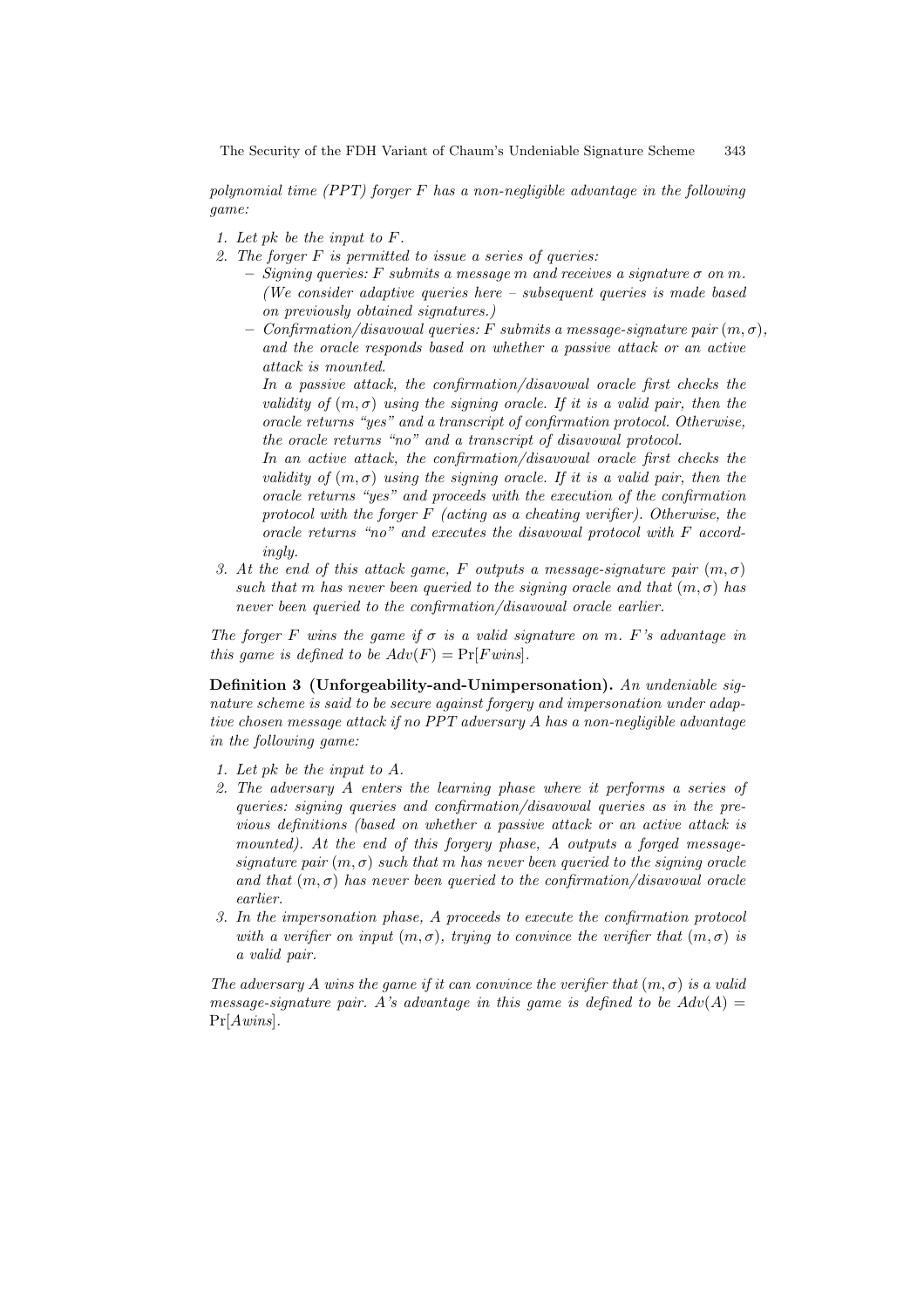#### 4.4 FI-Security in NIZK

For undeniable signature schemes with designated-verifier NIZK proofs, we have to carefully define the security against FI attack. This is because in such scheme, besides breaking the undeniable signature scheme, an adversary can also impersonate by breaking the public key system of a verifier.

Therefore, we first specify the key generation algorithm of the public key system PKS of the target verifier. We denote the FI attack in this situation with FIPKS attack. We then adopt the following adversary model.

- 1. As usual, after making some oracle queries, the adversary A outputs a forged message-signature pair  $(m, \sigma)$ .
- 2. Now, A is given a public key of a verifier randomly.
- 3. Next, it outputs a non-interactive non-transferable confirmation transcript corresponding to the given public key.

We say that A succeeds in  $F1^{PKS}$  attack if the proof is accepted with nonnegligible probability, where the probability is taken over the key generation algorithm of PKS as well.

# 5 The Equivalence

### 5.1 Our Objective

Following from the previous section, it is thus clear that we need to consider four types of adversaries, namely, the passive F, the active F, the passive FI and the active FI.

There are various confirmation and disavowal protocols associate with the FDH variant of Chaum's scheme, namely, ZKIP, 3-move HVZK and 1-move NIZK.

We intend to explore further on the equivalence between the security of the scheme (with various confirmation and disavowal protocols) and some computational problems, under the various types of adversaries. In other words, our objective is to fill up Table 1.

We remark that if the scheme employs the non-interactive confirmation and disavowal protocols (NIZK), then it is not necessary to consider active attack.

In what follows, a  $xxx$  scheme denotes the scheme with  $xxx$  confirmation and disavowal protocols, where xxx is ZKIP, HVZK or NIZK.

### 5.2 On F Attacks

First of all, recall that in Theorem 1 of Section 3.1, we have shown that the passive F attack to the scheme with NIZK protocols is equivalent to the CDH problem.

Theorem 2. The ZKIP scheme is secure against each of passive/active F attack in the random oracle model if and only if the CDH problem is hard.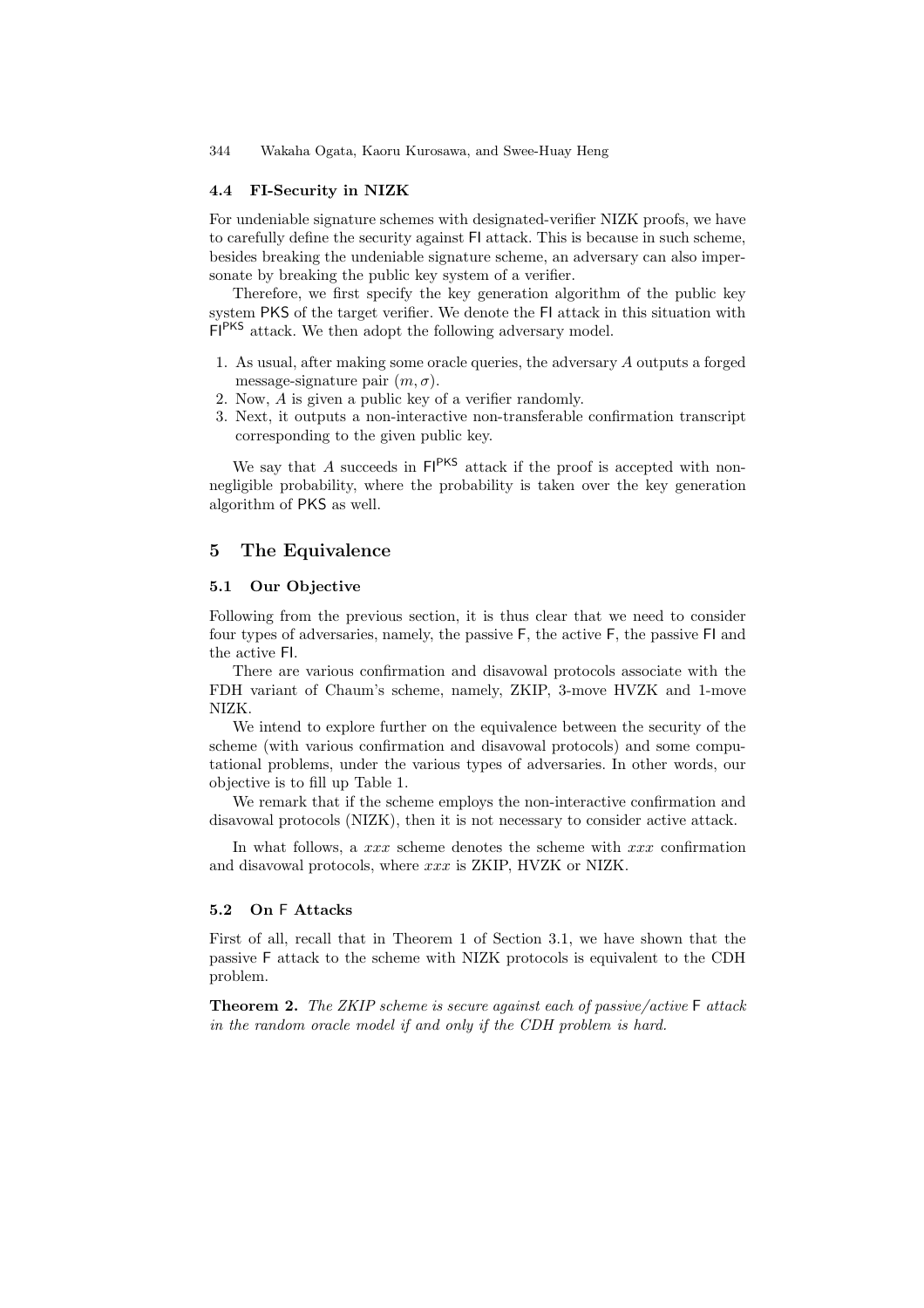Proof. The only if part is trivial. The if part can be shown almost similarly to Theorem 1. However, notice that M does not need to simulate the  $H'$ -oracle here. The signing oracle, H-oracle and the first step of the confirmation/disavowal oracle are simulated similarly (see the proof of Theorem 1). The only difference is in the second step of the confirmation/disavowal oracle simulation. Please refer to the full version of this paper [24] for the concrete simulation of confirmation/disavowal oracle in an active attack. Intuitively, the zero-knowledge property of the protocols assures that  $M$  can simulate the confirmation/disavowal oracle. Therefore, it is also clear that  $M$  can simulate the confirmation/disavowal oracle in a passive attack, since passive attack is weaker than active attack.  $\Box$ 

**Theorem 3.** The HVZK scheme is secure against passive  $\mathsf{F}$  attack in the random oracle model if and only if the CDH problem is hard.

Proof. The only if part is trivial. The if part can be shown almost similarly to Theorem 2 except in the confirmation/disavowal oracle simulation. Please refer to [24] for the concrete perfect simulation of the transcripts of confirma- $\text{tion}/\text{disavoval}$  protocol.

#### 5.3 On Passive FI Attacks

Theorem 4. The passive FI attack on the HVZK scheme is equivalent to the DLOG problem in the random oracle model.

*Proof.* Firstly, we show that if there exists an algorithm  $M$  that solves the DLOG problem, then an adversary A can succeed in  $FI$  attack by running M as a subroutine. The adversary A is given the public key  $(g, y, H)$  where  $y = g^x$ . Since A can obtain the secret key x by feeding y to algorithm M, it can succeed in the FI attack. This completes the first half of the proof.

Secondly, let A be a passive FI adversary. We show that one can construct an algorithm  $M$  that can solve the DLOG problem by running  $\tilde{A}$  as a subroutine. Suppose that the input to M is  $(g, g^x)$ , M then starts running A by feeding A with the public key  $(g, y = g^x, H)$ , where H is a random oracle that will be simulated by  $M$ . M also simulates the signing oracle and the confirmation/disavowal oracle itself. We assume that when A makes a confirmation/disavowal query for a message-signature pair  $(m_i, \sigma'_i)$ , it has already made the corresponding signing query on  $m_i$ . We also assume that when A requests a signature on a message  $m_i$ , it has already made the corresponding H-query on  $m_i$ .

When A makes a H-query for a message  $m_i$ , M responds with  $h_i = g^{\alpha_i}$ , where  $\alpha_i$  is chosen randomly from  $Z_q$ . When A makes a signing query for a message  $m_i$ , M returns  $\sigma_i = y^{\alpha_i}$  as the valid signature (since  $y^{\alpha_i} = (g^x)^{\alpha_i} = h^x_i = H(m_i)^x$ ).

When A makes a confirmation/disavowal query for a message-signature pair  $(m_i, \sigma'_i)$ , A can distinguish between a valid pair and an invalid pair by checking the signing queries record. Further,  $M$  can simulate the confirmation/disavowal oracle perfectly since the views of the honest-verifier zero-knowledge protocols are simulatable (see [24]).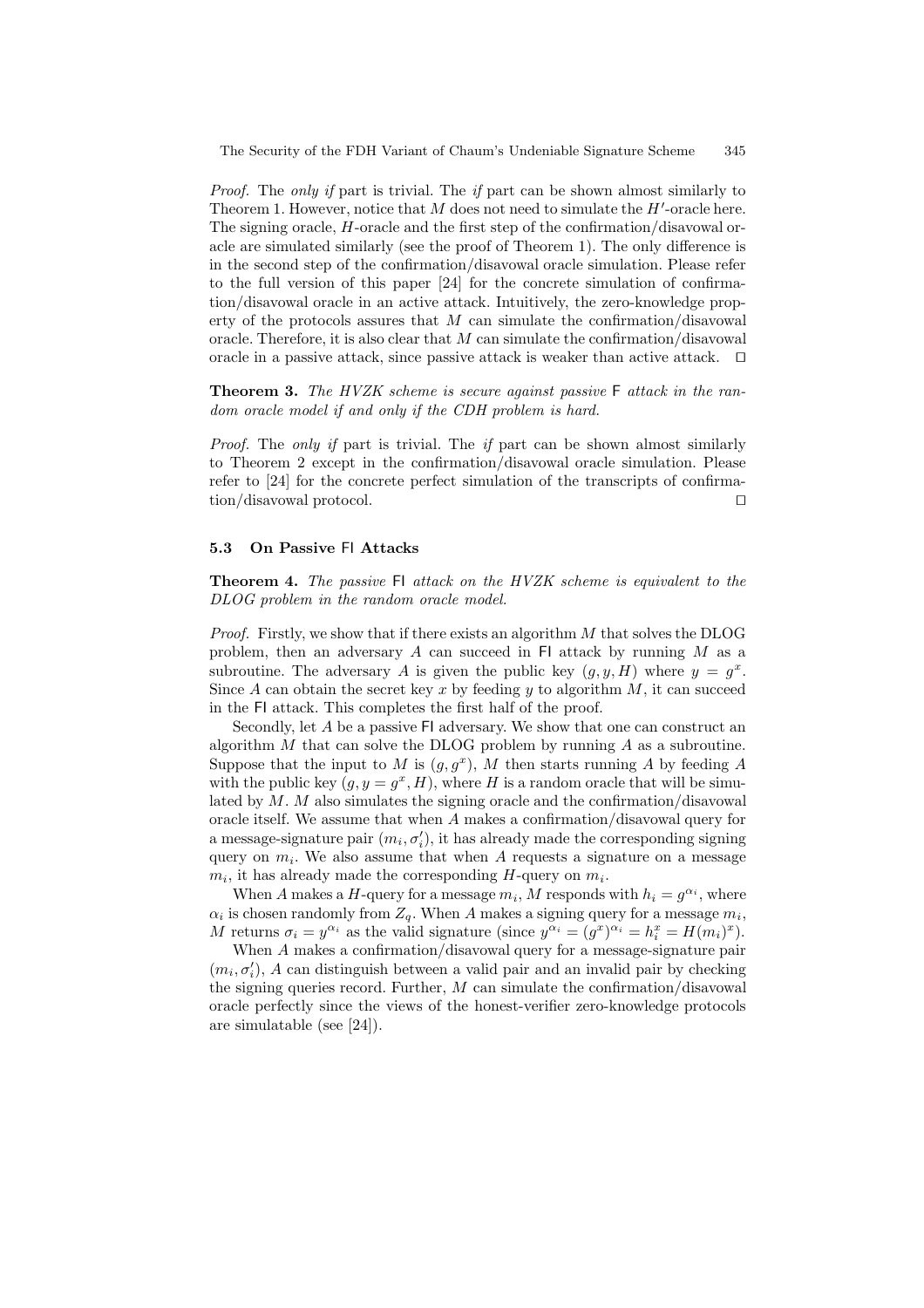Eventually, A outputs a forgery  $(m, \sigma)$ . It then proceeds to prove that  $\sigma$  is indeed a valid signature by executing the confirmation protocol with the honestverifier. Since the confirmation protocol is a proof of knowledge of  $x$ , thus  $M$  can extract x by using the reset technique [2]. Please refer to [24] for the details.  $\square$ 

The following theorem states the security of the scheme against passive FI attack when non-interactive zero-knowledge proofs are used.

Theorem 5. The passive  $F1^{PKS}$  attack on the NIZK scheme is equivalent to "solving the DLOG problem" or "breaking PKS" in the random oracle model. Here, "breaking PKS" means that the adversary obtains the secret key corresponding to the given public key which is chosen randomly in PKS.

*Proof.* Consider an algorithm M whose input is  $((g, y), Pk)$  where y is a random element of G and  $Pk$  is a randomly chosen public key in PKS. If M outputs x such that  $y = g^x$  or Sk such that  $(Pk, Sk)$  is a public-secret key pair in PKS, then we can say that  $M$  succeeds in "solving the DLOG problem or breaking  $PKS$ ". Clearly, if there exists such algorithm  $M$ , then an adversary  $A$  can succeed in  $\text{FI}^{\text{PKS}}$  attack by running M as a subroutine. Thus the first half of the proof was shown.

Secondly, let A be a passive  $\mathsf{FI}^{\mathsf{PKS}}$  adversary. We show that one can construct an algorithm  $M$  that can solve the DLOG problem or can break PKS by running A as a subroutine. Suppose that the input to M is  $((g, y), Pk)$ . At first, M starts running A by feeding A with the public key  $(g, y, H, H')$ . We assume that when A makes a confirmation/disavowal query for a message-signature pair  $(m_i, \sigma'_i)$ , it has already made the corresponding signing query on  $m_i$ . We also assume that when A requests a signature on a message  $m_i$ , it has already made the corresponding  $H$ -query on  $m_i$ .

The simulation of the H-oracle and the signing oracle are the same as in the previous proof. The simulation of the  $H'$ -oracle is the same as the proof of Theorem 1. The simulation of the confirmation/disavowal oracle is also almost the same as those in the proof of Theorem 1, except that now when A makes a signing query for  $m_i$ , M answered with a valid signature  $\sigma$  with probability 1.

Eventually, A outputs a forgery  $(m, \sigma)$  and requests a verifier's public key. M then hands  $Pk$  to  $A$ . A next generates a non-interactive non-transferable confirmation transcript corresponding to  $Pk$  and returns the transcript to  $M$ . After that,  $M$  resets  $A$ . Unlike in the previous proof,  $M$  has to rewind  $A$  to the point that it has made the  $H'$ -query for str where  $H'(str)$  is used as a random challenge in the confirmation transcript. Using the same argument of forking lemma [26], if A outputs a NIZK confirmation transcript with non-negligible probability, then rewinding A with a different  $H'$  value will result M in getting two confirmation transcripts for a common input  $(m, \sigma)$ , with non-negligible probability. From these two transcripts,  $M$  can obtain a witness  $W$ . At last  $M$ outputs  $W$ . Remember that the designated-verifier confirmation transcript is a proof of knowledge of x (the signer's secret key) or the verifier's secret key  $Sk$ . Therefore, we have  $W = x$  or  $W = Sk$ , that is, M succeeds in solving the DLOG problem or breaking PKS.  $\Box$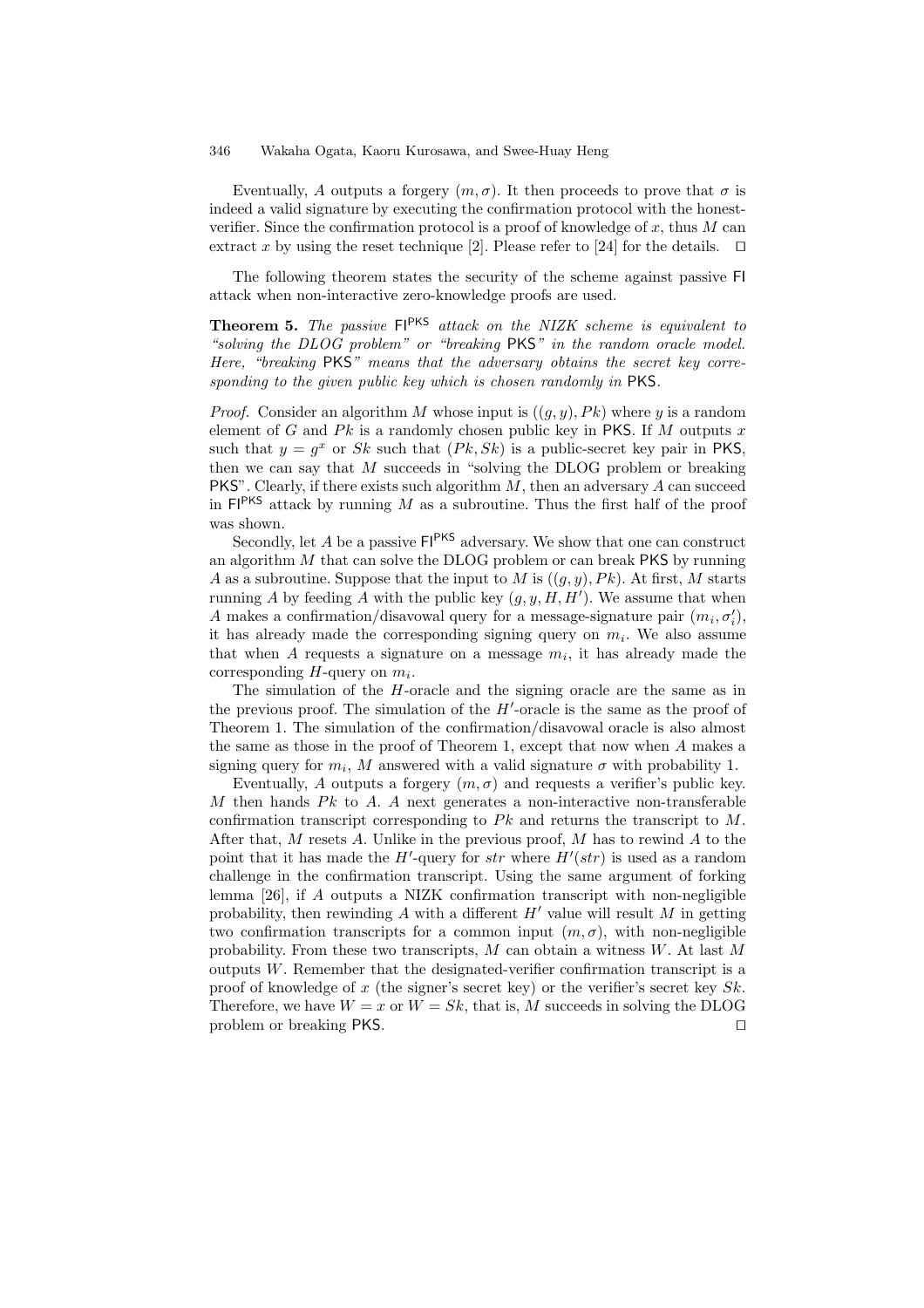From the above theorem, if the target verifier uses ElGamal cryptosystem, then the passive FI attack on NIZK scheme is equivalent to the DLOG problem. If the target verifier uses RSA cryptosystem, then the passive FI attack on NIZK scheme is equivalent to "solving the DLOG problem" or "factoring the RSA modulus  $N$ " [22].

### 5.4 On Active FI Attacks

Finally, we consider the last case, the active FI attack. In the active FI attack, the adversary has additional power, i.e. to execute confirmation and disavowal protocols interactively with the signer. M plays the role of the signer in this scenario, interacting with the adversary whenever it receives a confirmation/disavowal query.

The proof of the following theorem is given in [24].

**Theorem 6.** The HVZK scheme is secure against active  $\mathsf{Fl}$  attack in the random oracle model if the one-more DLOG problem is hard.

### 5.5 Discussion

We have analyzed the security of the FDH variant of Chaum's scheme under various types of confirmation/disavowal protocols using the newly proposed adversary model. Their equivalence with some known computational problems are proven. In conclusion, the results we obtained are as summarized in Table 1, which follows from Theorem 1 to Theorem 6.

The three cells marked "?" are still unsolved at the moment due to the following reasons. In the proofs of Theorem  $4$  and Theorem  $5, M$  can extract x from  $y = g^x$  because the confirmation protocol is a proof of knowledge of x, thus there exists a knowledge extractor for  $x$ . On the other hand, the perfect zero-knowledge confirmation protocol shown in Fig.  $1-(a)$  is a proof of *language* and not a proof of knowledge. Therefore, it is impossible for us to construct such a knowledge extractor. This is the reason why we are unable to prove the equivalence between FI attack and and some well-known computational problem by using the same approach. May be there exist some other approaches to prove the equivalence, however we are yet to discover it at the moment.

However, we conjecture that the problem which should be equivalent to the security against passive FI and active FI attacks when ZKIP protocols are employed and the problem which should be equivalent to the security against active F attack when HVZK protocols are employed, should be no easier than the CDH problem. We anticipate the solution in the near future and we encourage more attempts on them.

There exists another security notion for undeniable signatures called invisibility which was first introduced by Chaum et al. [12]. This notion is essentially the inability to determine whether a given message-signature pair is valid for a given signer. We can prove the invisibility of the FDH variant of Chaum's scheme and show the similar results as in Table 1. Due to the space limitation, the details will be given in the final paper.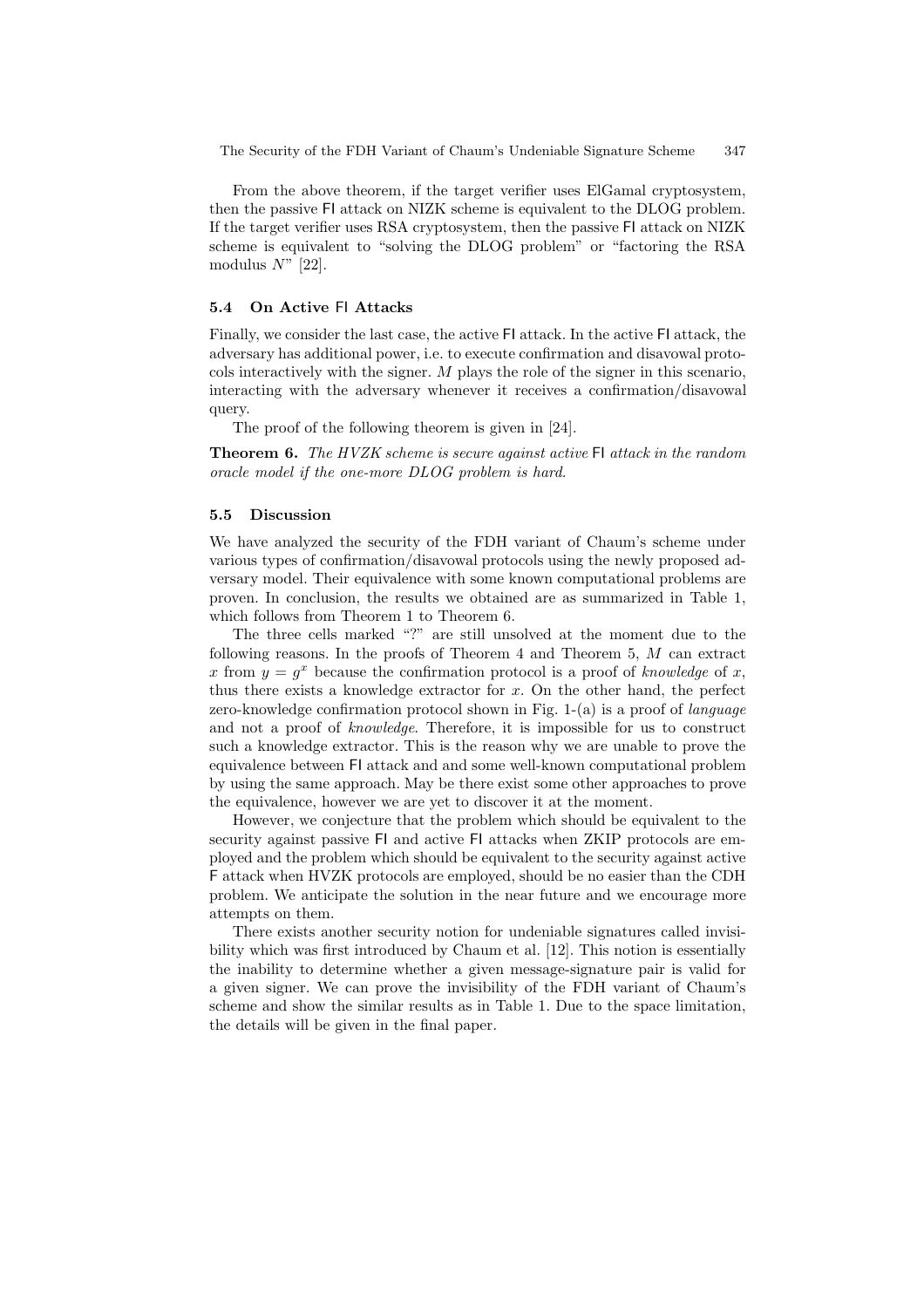## 6 Conclusion

In this paper, we introduced another new adversarial goal called *forge-and*impersonate in undeniable signature schemes, and this leads to a new adversary model which is slightly stronger than the existing one. We also classified the security of the FDH variant of Chaum's undeniable signature scheme according to three dimensions, the attacks, the adversarial goals and the ZK level of confirmation and disavowal protocols, and then related each security to some well-known computational problem. In addition, we also pointed out the flaw in Okamoto and Pointcheval's claim, i.e. we proved that the unforgeability of the FDH variant of Chaum's scheme with NIZK confirmation and disavowal protocols is equivalent to the CDH problem, as opposed to the GDH problem as claimed by them.

# References

- 1. M. Abdalla, J. An, M. Bellare and C. Namprempre. From identification to signatures via the Fiat-Shamir transform: minimizing assumptions for security and forward-security. Advances in Cryptology —  $EUROCRYPT'02$ , LNCS 2332, pp. 418–433, Springer-Verlag, 2002.
- 2. M. Bellare and A. Palacio. GQ and Schnorr identification schemes: proofs of security against impersonation under active and concurrent attacks. Advances in  $Cryptology - CRYPTO'02$ , LNCS 2442, pp. 162–177, Springer-Verlag, 2002.
- 3. M. Bellare, C. Namprempre, D. Pointcheval and M. Semanko. The power of RSA inversion oracles and the security of Chaum's RSA-based blind signature scheme. Financial Cryptography '01, LNCS 2339, pp. 319–338, Springer-Verlag, 2002.
- 4. M. Bellare, C. Namprempre, D. Pointcheval and M. Semanko. The one-more-RSAinversion problems and the security of Chaum's blind signature scheme. Journal of Cryptology, vol. 16, no. 3, pp. 185–215, Springer-Verlag, 2003.
- 5. M. Bellare and P. Rogaway. The exact security of digital signatures how to sign with RSA and Rabin. Advances in Cryptology  $-EUROCRYPT$  '96, LNCS 1070, pp. 399–416, Springer-Verlag, 1996.
- 6. J. Boyar, D. Chaum, I. Damgård and T. Pedersen. Convertible undeniable signatures. Advances in Cryptology — CRYPTO '90, LNCS 537, pp. 189–208, Springer-Verlag, 1990.
- 7. J. Camenisch and V. Shoup. Practical verifiable encryption and decryption of discrete logarithms. Advances in Cryptology — CRYPTO '03, LNCS 2729, pp. 126–144, Springer-Verlag, 2003.
- 8. D. Chaum. Zero-knowledge undeniable signatures. Advances in Cryptology EUROCRYPT '90, LNCS 473, pp. 458–464, Springer-Verlag, 1990.
- 9. D. Chaum. Designated confirmer signatures. Advances in Cryptology  $-$  EURO-CRYPT '94, LNCS 950, pp. 86–91, Springer-Verlag, 1995.
- 10. T. Chaum and T. P. Pedersen. Wallet databases with observers. Advances in  $Cryptology - CRYPTO$  '92, LNCS 740, pp. 89–105, Springer-Verlag, 1993.
- 11. D. Chaum and H. van Antwerpen. Undeniable signatures. Advances in Cryptology — CRYPTO '89, LNCS 435, pp. 212–216, Springer-Verlag, 1989.
- 12. D. Chaum, E. van Heijst and B. Pfitzmann. Cryptographically strong undeniable signatures, unconditionally secure for the signer. Advances in Cryptology CRYPTO '91, LNCS 576, pp. 470–484, Springer-Verlag, 1991.